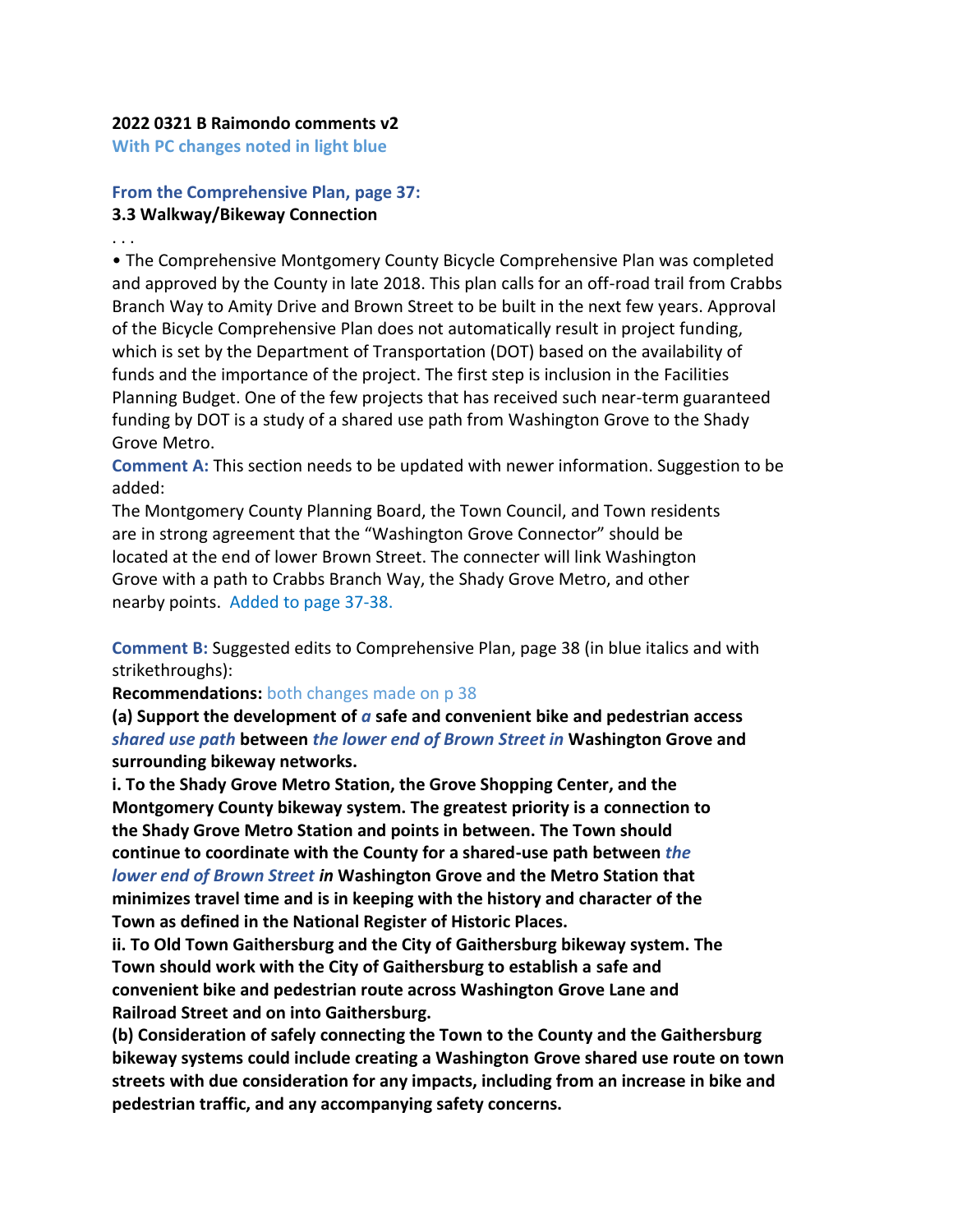**Comment C:** Suggested edits to Comprehensive Plan, page 113 (in blue italics and with strikethrough): added p 114

A multi-use trail is being planned as part of the County Bikeways Comprehensive plan to connect the Town with the Crabbs Branch Way bike *shared use* path, *the Shady Grove Metro Station, the Grove Shopping Center, and the Montgomery County bikeway system.* The planned roadway will need to bridge intervening wetlands.

**Comment D:** Suggested edits to Comprehensive Plan, page 115 (in blue italics and with strikethrough):

## **10 INTERJURISDICTIONAL ISSUES**

. . .

The creation of a safe and direct bikeway/multiuser pathway connection to the Shady Grove Metro will realize a significant goal of the Town. The County has funded planning and construction for the "Washington Grove Connector*."* – Crabbs Branch Extension" project study currently in progress and is evaluating a number of roughly parallel alternative routes connecting to Crabbs Branch. A specific route for construction will not be chosen until this study is completed and the Town of Washington Grove and County agree on how to proceed. *Both the County and the Town have agreed that the Washington Grove Connector should be located at the end of lower Brown Street.* Added p 116

**Comment E:** Suggested edit to Comprehensive plan, page 123 in blue italics):

. . .

The Town supports increased housing opportunities, including infill development subdivision, consistent with retaining the historic character- defining elements (as delineated in Section 9), and expansion of dwelling options such as Accessory Dwelling Units (ADUs). *A number of Town ordinances will have to be revised in order to bring this to fruition.* Added p 124.

. . .

**Comment F:** Suggested edits to Comprehensive plan page 149 (in blue italics):

3.3 Walkway/Bikeway Connection Recommendations:

1. (a) Support the development of safe and convenient bike and pedestrian access between *the lower end of Brown Street* Washington Grove and surrounding bikeway networks. Both added p 150.

i. To the Shady Grove Metro Station, the Grove Shopping Center, and the Montgomery County bikeway system. The greatest priority is a connection to the Shady Grove Metro Station and points in between. The Town should continue to coordinate with the County for a shared-use path between *the lower end of Brown Street in* Washington Grove and the Metro Station that minimizes travel time and is in keeping with the history and character of the Town as defined in the National Register of Historic Places.

ii. To Old Town Gaithersburg and the City of Gaithersburg bikeway system. The Town should work with the City of Gaithersburg to establish a safe and convenient bike and pedestrian route across Washington Grove Lane and Railroad Street and on into Gaithersburg.

2. (b) Consideration of safely connecting the Town to the County and the Gaithersburg